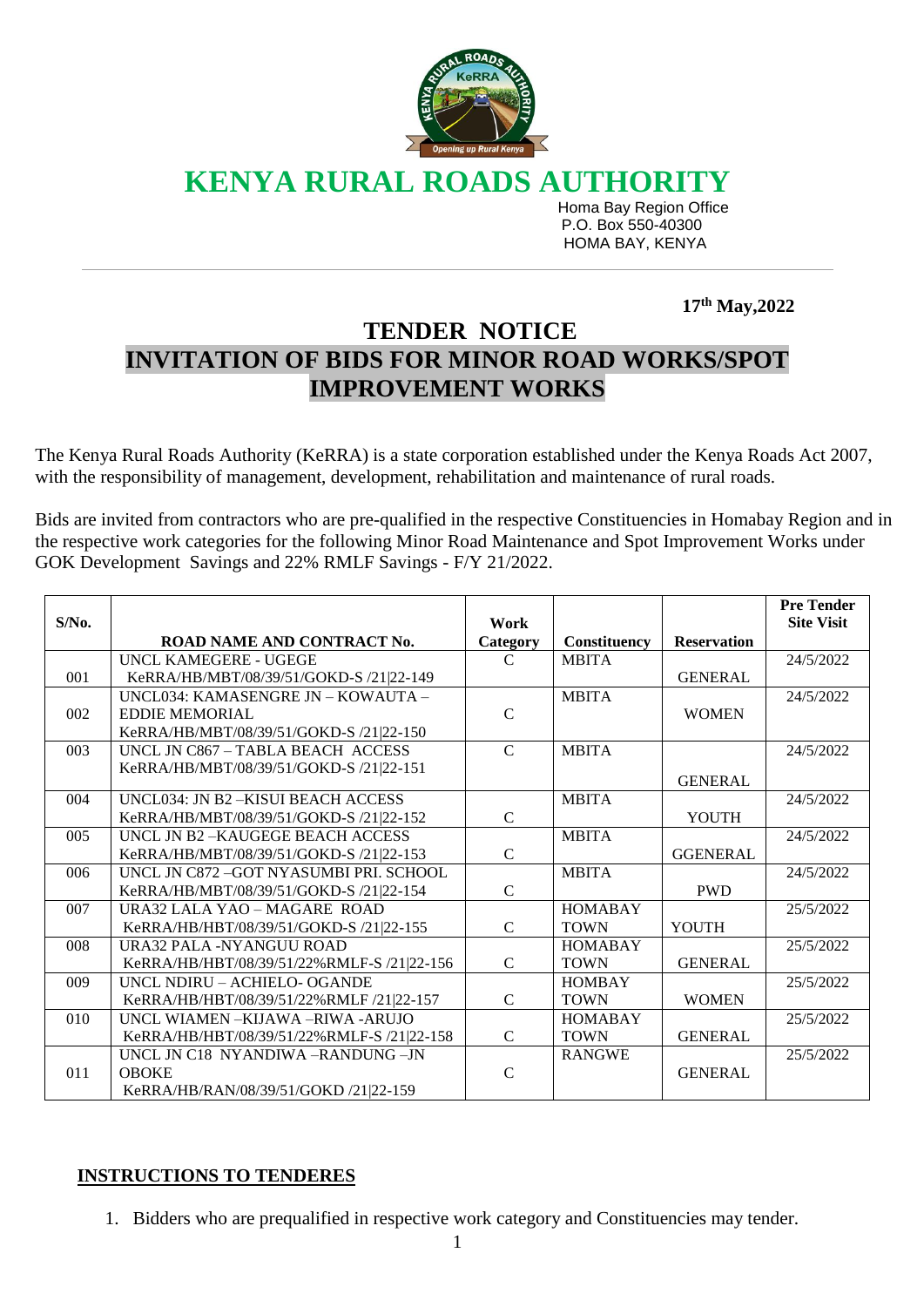- 2. The scope of works for various contracts are as stipulated in Tender Documents and in the pre-qualification work categories which have been outlined above.
- 3. Bidders participating under Y, W&PWD need not be prequalified and their qualification criteria is outlined in the Bid document.
- 4. Bidders participating under Youth, Women or Persons with Disability **Must** attach copies of their registration certificates issued by National Treasury.
- 5. You **MUST** attach the following copies of **MANDATORY** requirements:
	- **Certified** copies (by commissioner of oaths) of Certificate of incorporation, Certificates of registration and principal place of business
	- **Valid** Registration certificate for Road Works from National Construction Authority (NCA) NCA 8 and above
	- **Valid and Current** Practicing License for Road Works from National Construction Authority (NCA)
	- $\triangleright$  Authority to seek bank reference from the tenderer's bankers
	- **Valid** Tax Compliance Certificate (To be verified from the KRA TCC Online Checker)
	- $\triangleright$  Dully filled and stamped form of tender
	- $\triangleright$  Dully filled confidential business questionnaire
	- **Certified** copies (by commissioner of oaths) of National Identification cards for the company directors for Youth, Women and People with Disability for those bidding for roads in that category
	- **Certified** copy of Recent/Current CR12 generated form(s) for the last 12 months indicating **Directors, Nationality, shareholding**
	- $\triangleright$  Provide litigation history and History of non-performance of contracts sworn affidavits (within 3 months of tender opening) for the last three years
	- $\triangleright$  Certificates and CV'S of key personnel as per the evaluation criteria in the tender document
	- $\triangleright$  Provide proof of experience in similar works (in scope and amount) as per the evaluation criteria in the tender document
	- $\triangleright$  Bank statements in the name of the firm for the last three months from the date of tender opening for the General tenders and Proof of bank account in the name of the firm for reserved tenders
	- $\triangleright$  Bidders **MUST** serialize all the pages of their tender documents.
	- $\triangleright$  Bidders **MUST** provide all the information required as per the tender document.